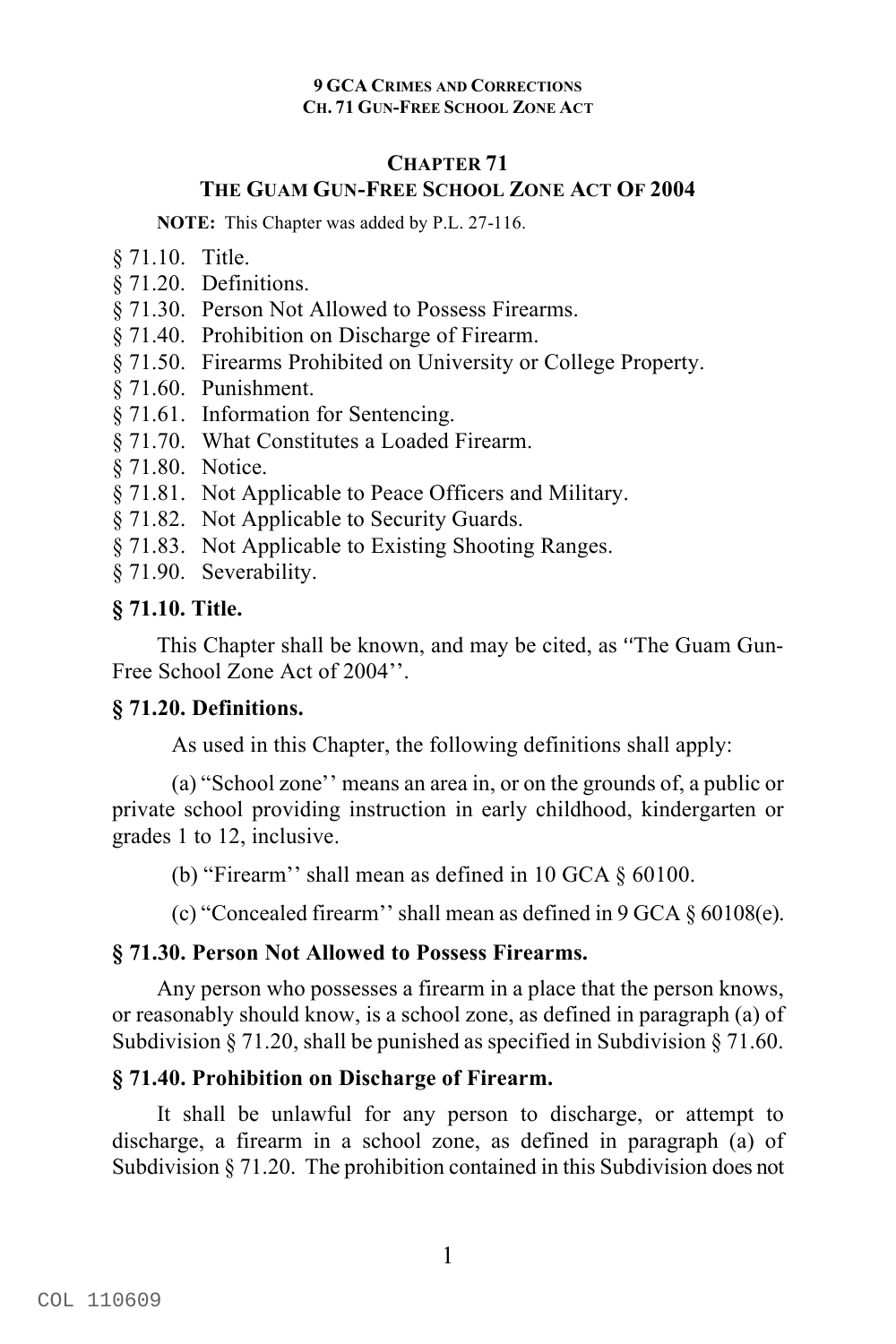apply to the discharge of a firearm if the firearm is discharged in an area that is designated as a shooting range at a University or College.

# **§ 71.50. Firearms Prohibited on University or College Property.**

(a) It shall be unlawful for any person to bring or possess a loaded firearm upon the grounds of a campus of, or buildings owned or operated for student housing, teaching, research, or administration by, a public or private university or college, that are contiguous or are clearly marked university property, unless it is with the written permission of the university or college president, his or her designee, or equivalent university or college authority. Notwithstanding § 71.80, a university or college shall post a prominent notice at primary entrances on noncontiguous property stating that firearms are prohibited on that property pursuant to this Section.

(b) It shall be unlawful for any person to bring or possess a firearm upon the grounds of a campus of, or buildings owned or operated for student housing, teaching, research, or administration by, a public or private university or college, that are contiguous or are clearly marked university property, unless it is with the written permission of the university or college president, his or her designee, or equivalent university or college authority. Notwithstanding Section § 71.80, a university or college shall post a prominent notice at primary entrances on noncontiguous property stating that firearms are prohibited on that property pursuant to this Section.

# **§ 71.60. Punishment.**

Any person who violates  $\S 71.30$ ,  $\S 71.40$ , or  $\S 71.50$  of this Act shall be guilty of a felony of the third degree and any person who is convicted of an offense pursuant to  $\S$  71.30,  $\S$  71.40, or  $\S$  71.50 shall be sentenced as follows:

(a) For a first offense, the Court shall impose a sentence of imprisonment of no more than three (3) years, a fine of not less than One Thousand Dollars (\$1,000.00), and mandatory communityservice of no less than one hundred and fifty (150) hours.

(b) In cases where the person has been convicted of felonies under any provision of this Chapter, the person shall be sentenced to a term of imprisonment which shall not be less than five (5) years and in addition, may be fined not more than Fifteen Thousand Dollars (\$15,000.00). The sentence, if for a term of years, shall include a special parole term of not less than one (1) year in addition to such term of imprisonment. Imposition or execution of such sentence shall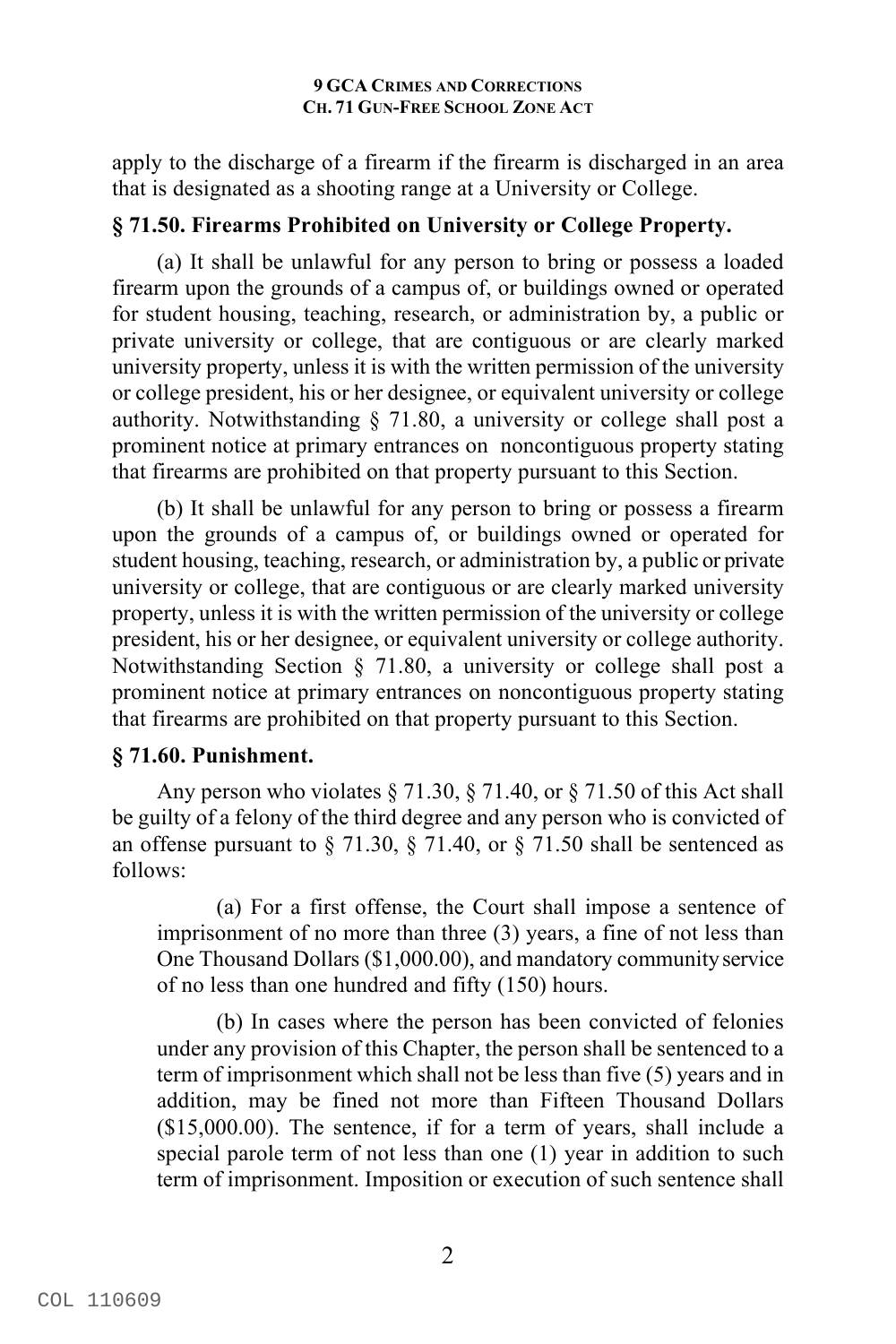not be suspended, and probation shall not be granted. Sentence in these cases must also include mandatory community service of no less than one hundred fifty (150) hours unless the term of imprisonment is for life.

(c) The Court shall apply any minimum sentence, fine or community service specified in this Section, except in unusual cases where the interests of justice would best be served by granting probation or suspending the execution or imposition of sentence without the minimum imprisonment, fine or community service required in this Subdivision or by granting probation or suspending the execution or imposition of sentence with conditions other than those set forth in this Section, in which case the Court shall specify on the record and shall enter on the minutes the circumstances indicating that the interests of justice would best be served by this disposition.

# **§ 71.61. Information for Sentencing.**

Except as otherwise provided in Chapter 80 of Title 9 of the Guam Code Annotated, no limitation shall be placed on the information concerning the background, character and conduct of a person convicted of an offense which the Superior Court of Guam may receive and consider for the purpose of imposing an appropriate sentence under this Chapter.

# **§ 71.70. What Constitutes a Loaded Firearm.**

For purposes of this Chapter, a firearm shall be deemed to be loaded when there is an unexpended cartridge or shell, consisting of a case that holds a charge of powder and a bullet or shot, in, or attached in any manner to, the firearm, including, but not limited to, in the firing chamber, magazine, or clip thereof attached to the firearm. A muzzle-loader firearm shall be deemed to be loaded when it is capped or primed and has a powder charge and ball or shot in the barrel or cylinder.

# **§ 71.80. Notice.**

(a) The Department of Education and other entities covered by this Chapter shall post permanent signs with large visible lettering stating at a minimum, "Warning this is a Gun-Free Zone" at the main entrances of the covered facilities within their control on or before January 1, 2005. This Section does not require that notice be posted regarding the proscribed conduct for the purposes of prosecution of any violation of this Act.